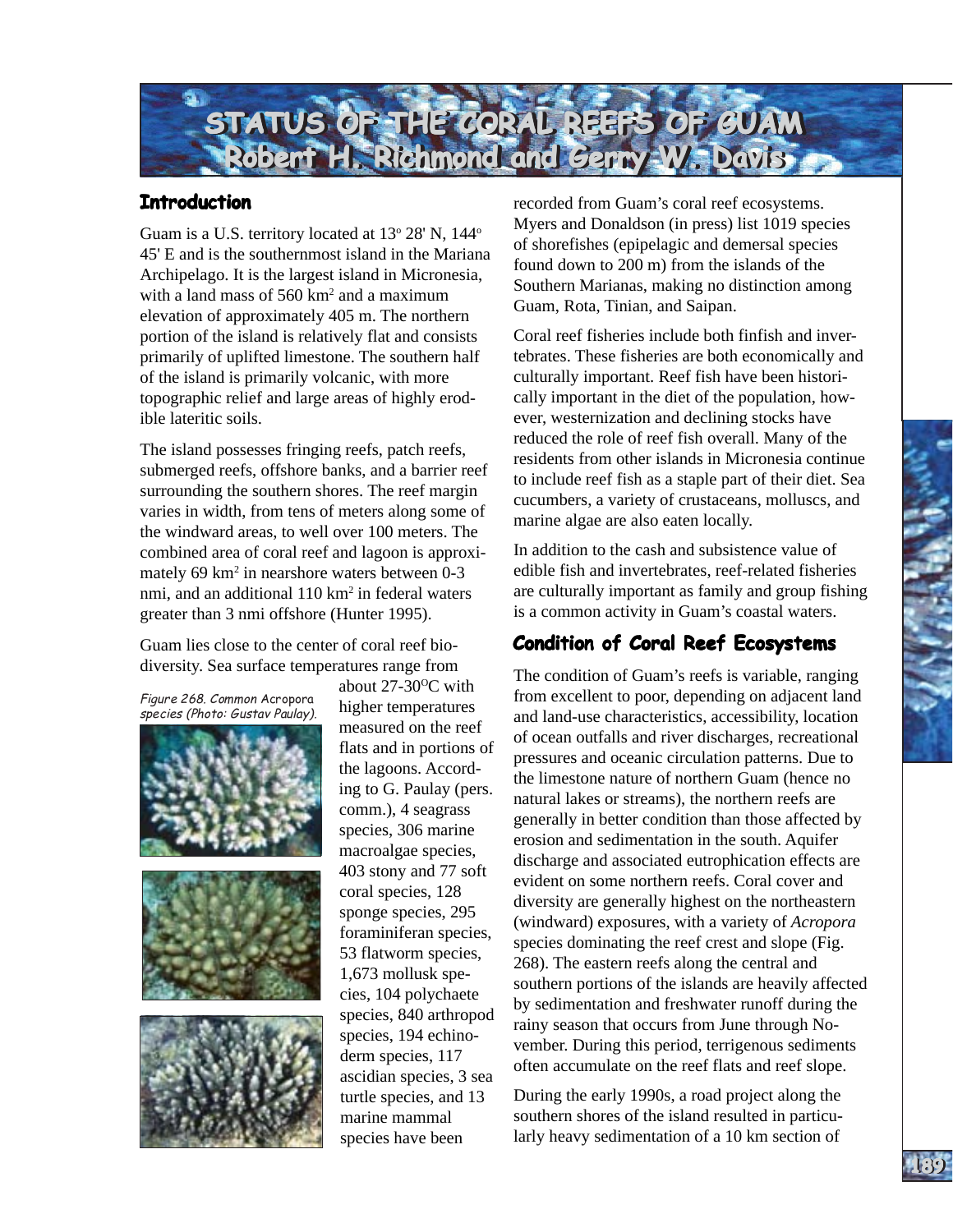fringing reef, killing all the coral. Most of the fringing reefs along the southern part of the island, continuing up along the southwestern shores are in poor to fair condition.

Apra Harbor is off the central part of the island, on the Philippine Sea (western side). The harbor is home to a large Navy Base and is also the location of the port facilities. Both fringing reefs and

**GUAM GUAM**

**190190**



Figure 269. Sewage from ocean outfalls (A) contributes to euthrophication (B) algae washed up on tourist beaches (Photo: Bob Richmond and Donna Turgeon).

shoals (patch reefs) are found within the harbor, and those closest to the harbor mouth are in relatively good condition. Further into the harbor, corals and reefs have been impacted by freshwater runoff, sediment and thermal discharges from the Island's main power generation facilities.

Agana, Tumon, and Piti Bay (also known as Tapungun) Bays have heavy human use. The inner areas of these bays are in relatively poor condition, affected by discharges from land as well as the impacts of recreational activities. Agana and Tumon Bays are centers for tourism. East Agana Bay serves as a main site for commercial watercraft (jet ski) operations. West Agana has a sewage treatment plant built on the reef flat that had a pipe discharge in 60 ft of water (Fig. 269). Infrastructure upgrades presently underway are expected to improve water quality within these bays, and limited/experimental restoration activities are planned.

**Coral and other Invertebrates – Coral cover on** the good-to-excellent reefs ranges from 35-70%, while the most damaged sites have less than 10%

Figure 270. Crown-of-thorns starfish (Photo: Donna Turgeon).



coral cover and fleshy algae and sediment dominate the substratum. Data compiled by Birkeland (1997b) found transect data taken in the 1960s generally showed reefs with over 50% live coral cover, but only 7 of 113 transects measured in the 1980s-1990s had over 50% live coral cover, while 88 had less than 25% live coral. In surveys taken off the Northern District sewer outfall in the early 1990s, not only was coral cover below 25%, most of the live coral was restricted to a few species, particularly the rapidly growing, common lobe and plate coral [*Porites* (*= Synarea) rus*], with indications of an overall reduction in coral species diversity.

Recruitment data also support the observations of an overall decline in coral reef condition. In 1979, 278 coral recruits were found from 525 fouling plates placed out on reefs around Guam (0.53 corals/plate), while data collected in 1989 and 1992 found only 0.004 and 0.009 recruits/plate respectively (Birkeland pers. comm.).

Coral diseases, the competitive black encrusting sponge *Terpios hoshinota*, and coralline algal lethal orange disease (CLOD) have all been observed on Guam's reefs, but none seem to be at a critical level at this time.

While the crown-of-thorns starfish occurred in small to moderate numbers over the past few years, a greater abundance of juveniles now is cause for concern about the potential for a future outbreak (Fig. 270).

**Algae–** Blue-green algae that recently are overgrowing coral have been a concern at some sites.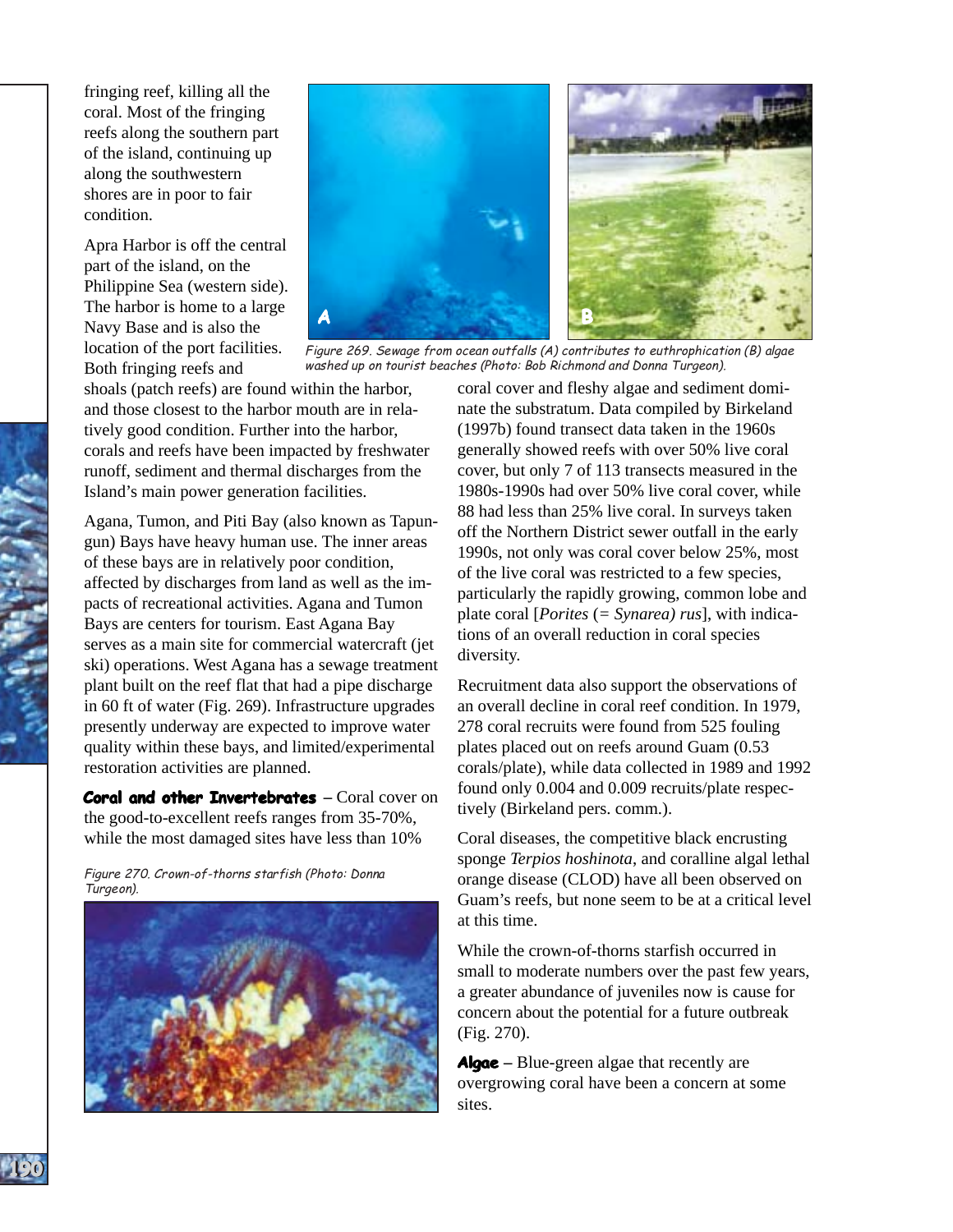harvest for 1985 was estimated at 151,700 kg. In 1999, this number had dropped to 62,689 kg. Acanthurid fishes (surgeons), important reef herbivores, accounted for approximately 23% of the total catch in 1999 (Fig. 271). Catch-per-unit-effort has dropped by over 50% since





Figure 271. Two species of Acanthurid fish from Guam (Photo: Gustav Paulay).

1985, and large reef fish are rare. Seasonal runs of juvenile rabbitfish (Fig. 272), a local favorite, were considered poor for the 1997-1999 seasons, but numbers increased last year. Regulations and protected reserves are being enforced to deal with this problem. SCUBA spear fishing and gill netting are still allowed on Guam, which is contrary to the prevailing conservation ethic. Legislation is being proposed to regulate these fishing methods.

**Water Quality –** Increased stormwater runoff from an airport expansion project, new roads, hotels, shopping centers and golf courses resulted in reduced coastal water quality, especially in bays and areas of restricted water circulation. The salinity of waters over coastal reefs was found to drop below 28 ppt after periods of rainfall during summer coral spawning, which results in reproductive failure (Richmond 1996). Stormwater collection passes into sewer lines, and during heavy rain

the sewage treatment plants into the ocean outfall pipes, often with only primary treatment. Three of the Island's outfall pipes discharge within 200 m of the shoreline, in depths of 20-25 m and in areas where corals are found. Extension of the Northern and Central District outfalls into deeper waters further offshore is planned.

A variety of pollutants has been found in the sediments of **Reef Economics Reef Economics** The island underwent a development boom in the late 1980s and early 1990s, resulting in a

15.4% increase in the past ten years to its current population of 154.8 thousand (U.S. Cen-

concern for surrounding reefs.

**Coastal Populations and** 

concern for coastal waters.

sus Bureau 2000). Additionally over 1.4 million tourists visit the island each year (OIA 1997).

Tourism, primarily from Japan and other Asian countries, is the largest industry on island. In 1990, tourist expenditures contributed \$936 million to Guam's economy (UNESCAP 2002). Hence, coral reefs and associated marine recreation are of substantial economic value, contributing over \$80 million per year.

Guam's coral reef fisheries, both finfish and invertebrates, are economically and culturally important. The annual ex-vessel value of commercial fisheries landings on Guam is currently \$1.3 million (NMFS 2001). Marine algae also are eaten locally.

## **Environmental Pressures on Coral Reefs Environmental Pressures on Coral Reefs**

 $\frac{F}{\text{H}}$  Figure 272. Two species of rabbitfish from divert the wastewater directly  $\frac{F}{\text{G}}$  Guam (Photo: Gustav Paulay).





**Human Stresses** – Sedimentation is the major anthropogenic problem for the central and southern reefs. For the Ugum River Watershed, soil erosion was estimated at 176,500 tons/km2 /year (DeMeo 1995). Forty six percent of this was attributed to sloped roads, while 34% was contributed from badlands. Ugum Watershed erosion rates doubled from 1975 to 1993 (from 1,547,250 to 3,039,750 tons/ km2 /year), from new road construction and development projects. Sediment accumulation on reefs has been docu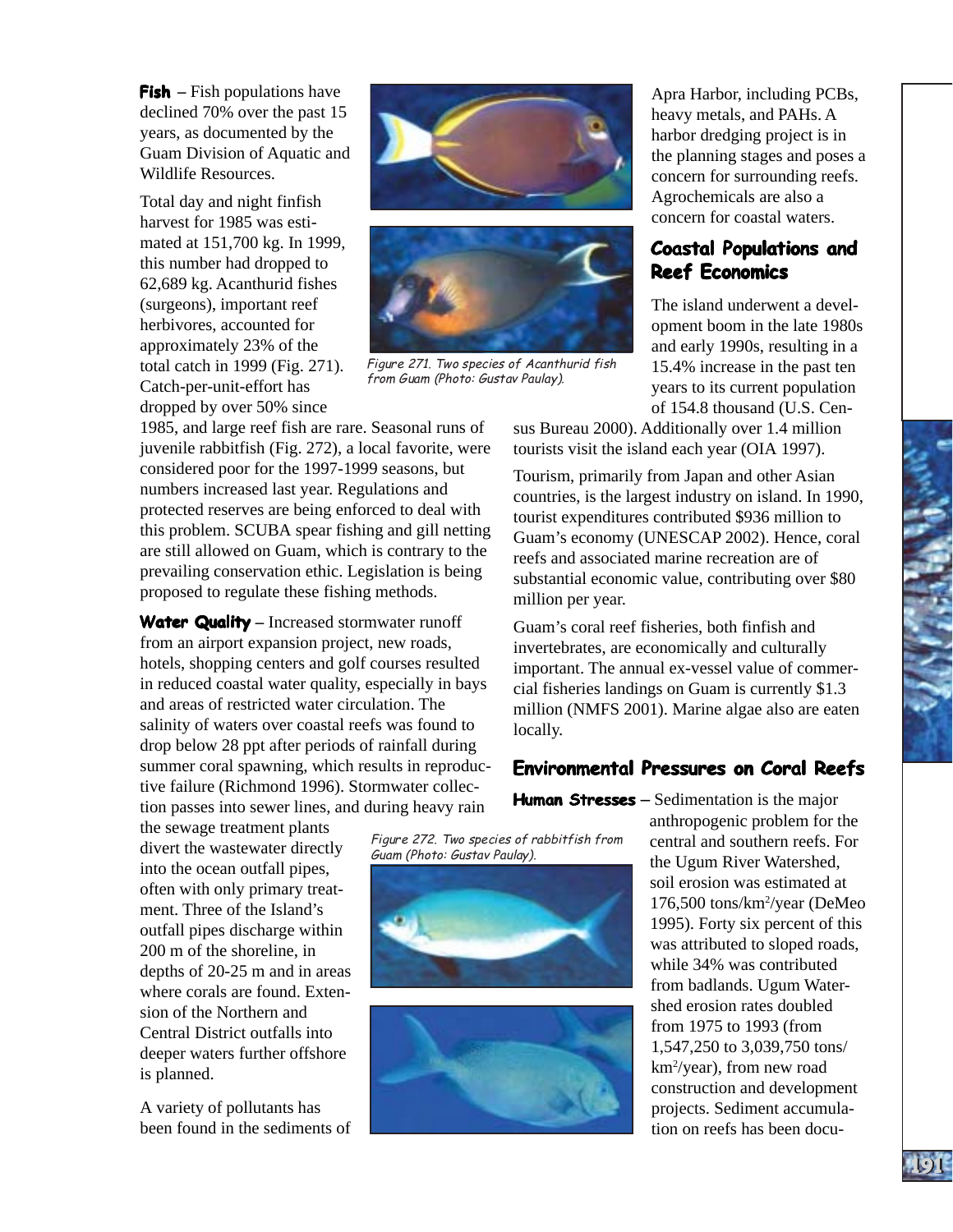

Figure 273. Sediment plume in Southeast Guam extends out towards a reef (Photo: Gerry Davis).

mented to substantially reduce both coral diversity and abundance (Fig. 273, Randall and Birkeland 1978).

Fish populations and catch-per-unit-effort have measurably declined since data collection began in 1985 (Fig. 274). Fishing practices, including the use of unattended gill nets, bleach, SCUBA spearfishing, and fish traps have contributed to the problem. However, habitat loss due to sedimentation, pollution, and physical damage has also been responsible for reduced fish populations.

With over 1 million tourists visiting Guam each year, many from countries where a coral reef conservation ethic is not fully developed, damage to reefs is inevitable. In addition to impacts from SCUBA divers and snorkellers, underwater walking tours using surface-supplied equipment and a large number of personal watercraft (jet skis) have affected reefs and water quality. A coastal use zoning law called the Recreational Water Use Master Plan was passed into law to address these problems but it needs enforcement support and updating to cover new activities and areas of concern.

Groundings of fishing vessels, recreational watercraft, and ships carrying cargo and illegal immigrants have resulted in localized damage to reefs.

Guam's main power generation facilities are located on Cabras Island, in the northern portion of Apra Harbor (Fig. 275). Water that used to cool the generators has killed coral. Cleaning chemicals have also been discharged, with subsequent impacts on local coral populations.

**Natural Stresses** – Guam is in the tropical Pacific 'typhoon belt,' and experiences an average of one substantial tropical storm or typhoon each year. The coral reefs are of major value in providing protection from storm waves and associated coastal erosion.

**Climate Change and Coral Bleaching – Coral** bleaching has been documented to coincide with elevated water temperatures associated with El Niño events. Potential climate change impacts include inundation of low lying coastal areas, and increased sedimentation from drought followed by heavy rains.

Coral bleaching has been observed at a number of sites including within Apra Harbor and in Piti Bay just to the north. Both scleractinians and alcyonarians have been affected, with a few pockets of high mortality. However, the 1998 bleaching event in the Pacific did not cause widespread coral mortality in Guam.

### **Current Conservation Management**

**Mapping** – Guam needs coral reef habitat mapping. With current funding levels, NOAA habitat mapping of Guam's coral reef ecosystems is planned to begin in 2002.

**Monitoring** – In FY00, NOAA awarded a grant to the Guam Division of Aquatic and Wildife Resources (DAWR) for water quality monitoring at 30 stations (10 freshwater, and 20 marine) within the Agana and Tumon sub-watersheds. After reviewing existing data and survey work, sites identified as high risk for altered water quality were sampled for a battery of key microbial, chemical, and physical water quality parameters.



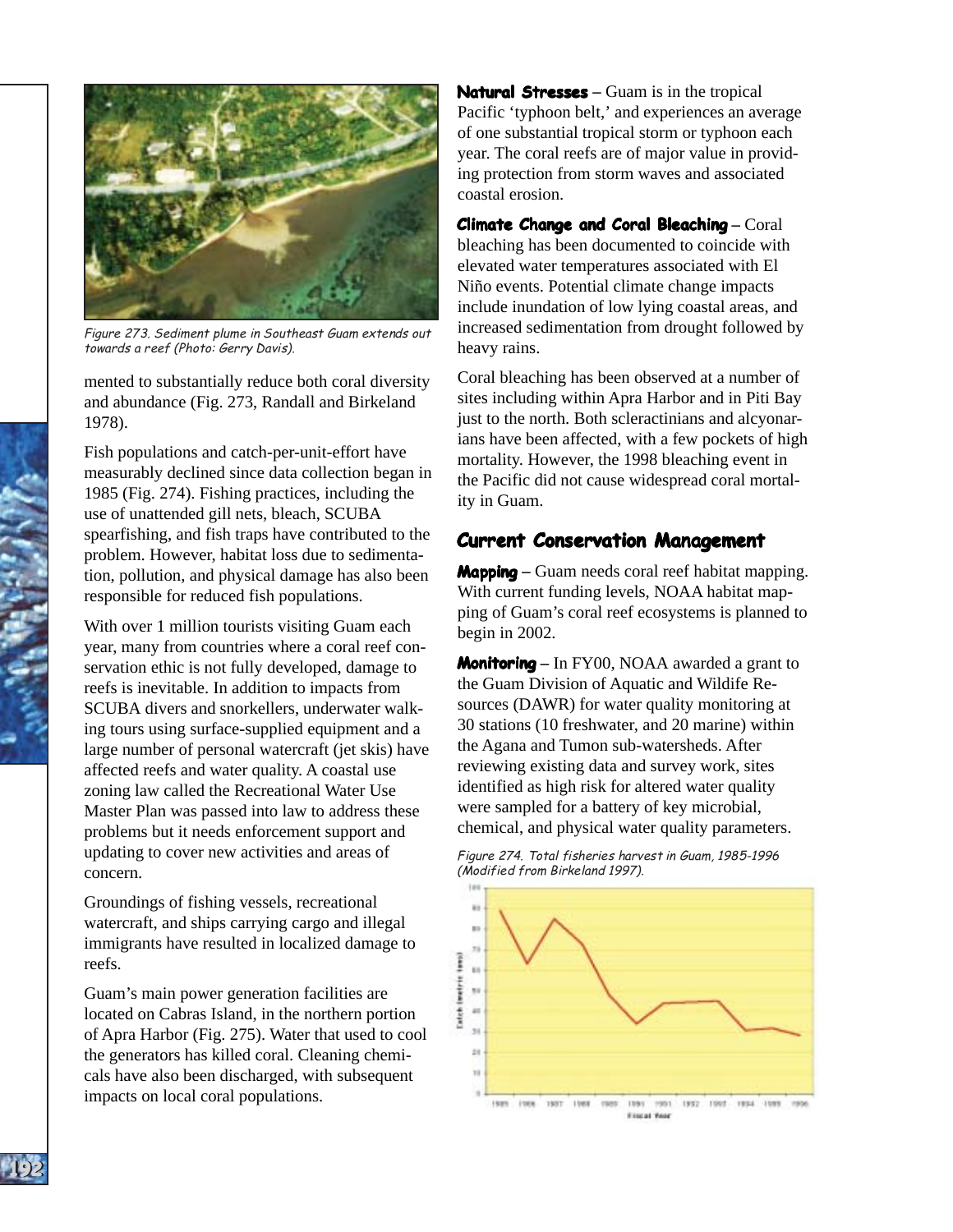These two watersheds are located in urban-use areas (i.e., the primary hotel area and a major portion of Guam's business district), and are high human-contact zones (recreationally, commercially, and consumptively).

This project will be the basis for the development of future long-term coral reef monitoring strategies and sound management approaches to preserve and restore Guam's coral reef systems. In FY01, Guam continued its water quality monitoring of urbanized bays and initiated coral cover monitoring.

The University of Guam Marine Laboratory has ongoing coral reef monitoring programs, in col-



Figure 275. Guam's main power plant (Photo credit: Donna Turgeon).

laboration with the DAWR and the Guam Environmental Protection Agency (GEPA). The Marine Lab database dates back to 1970, and focuses on the marine biota. The DAWR collects data on fish catch through creel censuses, while GEPA has routine water quality sampling programs. A joint educational outreach program exists as a collaboration among the three aforementioned groups as well as the Guam Coastal Management Program.

**MPAs and No-take Reserves** – There are two Federal (War in the Pacific National Historical Park and Guam National Wildlife Refuge) and 11 territorial MPAs. Five of the territorial MPAs are no-take marine reserves (Pati Point, Tumon Bay, Piti Bomb Holes, Sasa Bay, and Achang Reef Flat

Preserves) representing approximately 12% of the coastline and 28% of the coral reefs. Established in 1998, all five marine reserves are under full enforcement.

In 1986 two ecological no-take reserves were established as mitigation. These reserves would add 2% more coastline and 5% more reef area to the total but they have not been enforced. An ocean current assessment is presently underway at the Pati Point Preserve to determine the areas most likely to be seeded by larvae originating from this preserve. Fish abundance, size, and diversity data are being collected to document the value of the preserves and the success of the program.

# **Government Policies, Laws, and Legislation Legislation**

Guam's natural resource legislation protecting coral reef resources is presented in two laws. The prevailing legal authority is the Guam Legislature or statutory law. These laws are relatively old and have not been revised in the past 20 years. For this reason, although it is specifically referenced, coral is considered a fish. When these laws were created, the only group likely to impact reefs were fishermen. Guam's statutory laws regulate the taking of coral and have penalties for fishing damage.

**GUAM GUAM**

**193193**

Coral can be taken only under a permit issued by the Department of Agriculture. But no permits have been issued since 1982. The law has provisions for both personal and commercial take but limits such permits to five days and requires specific collecting locations be identified.

This same title (5 GCA chapter 63) also regulates fishing net mesh sizes used in coastal waters as well as illegal chemical and explosives. In addition, the legislature also delegated the authority and responsibility of management and oversight for all aquatic and wildlife resources to the Department of Agriculture. Recently, the Department of Agriculture's DAWR used its regulatory authority to amend and expand the existing fishing regulations.

Title 16 regulates the size restrictions and seasons for aquatic fauna. Also contained in these regulations is an expanded definition section which now properly defines coral and other freshwater and marine fauna types, with a section preventing transplanting of corals or other aquatic fauna.